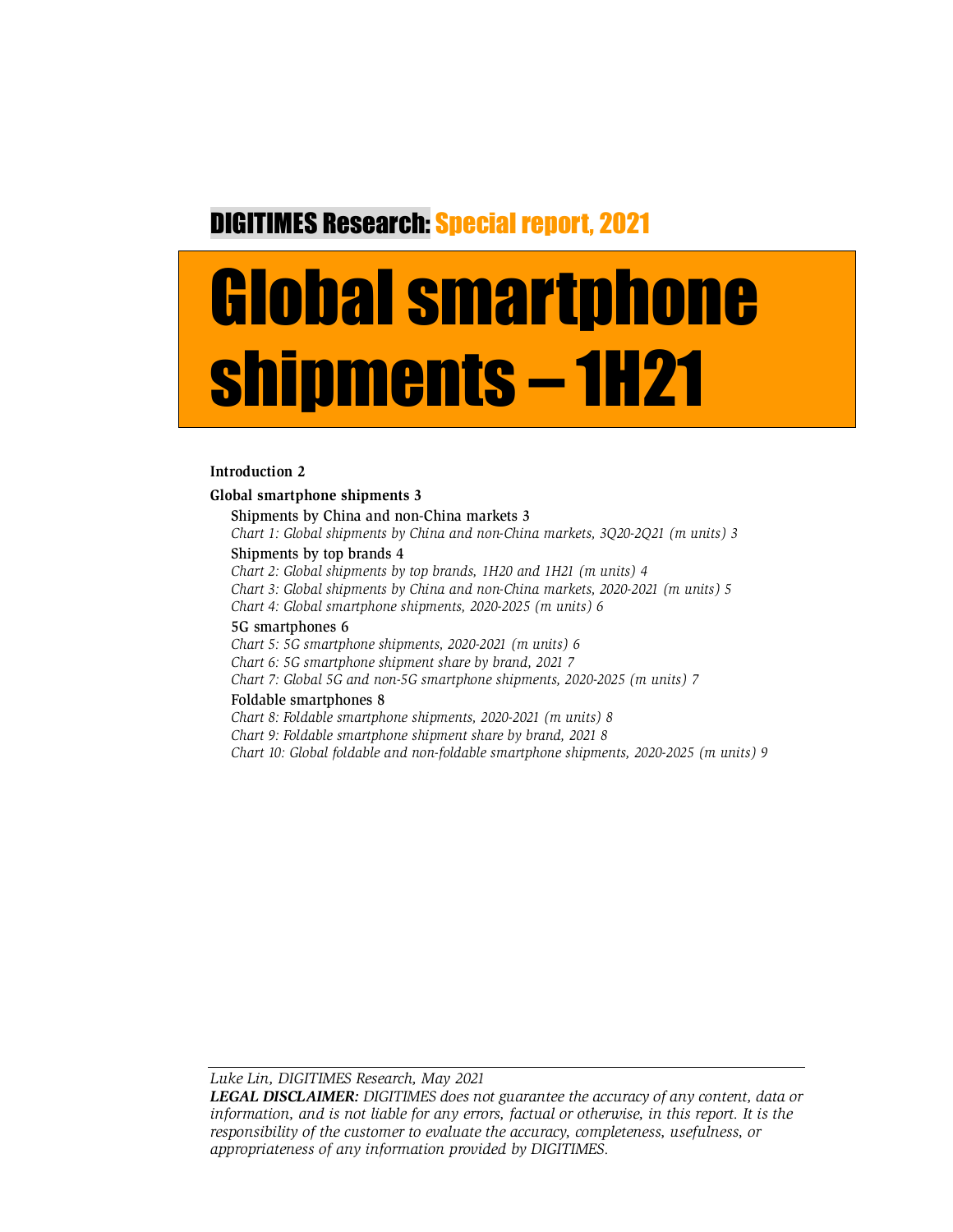## **Introduction**

The COVID-19 still rampages in most regions of the world through first-half 2021 with some countries in a more desperate situation now than 2020. Smartphone supply however no longer suffers serious disruptions as it did in first-half 2020 but market demand has only recovered to a limited extent.

Based on Digitimes Research's estimates, global smartphone shipments will exhibit double-digit year-over-year growth in both the first and second quarter of 2021 due to a low comparison base a year ago. The combined first-quarter and second-quarter 2021 shipments are expected to come to 650 million units while whole-year 2021 shipments are estimated to arrive at 1.32 billion units, up 6.4% from the prior year.

The top-5 brands in terms of first-half 2021 smartphone shipments are Samsung, Apple, Xiaomi, Oppo and Vivo, each of which enjoys large annual growth with Xiaomi doubling its growth.

With respect to 5G phone shipments, Digitimes Research forecasts 2021 global shipments will be in the range between 500 million and 530 million units, soaring 70% to 80% from the 2020 level, and Apple will rise to No. 1. There will be 18 million to 20 million foldable phones shipped in 2021. Samsung will deliver the largest volume of foldable phones but its share will

growth.<br>With respect to 5G phone shipments, Digitimes Research forecasts 2021<br>be in the range between 500 million and 530 million units, soaring 70%<br>level, and Apple will rise to No. 1. There will be 18 million to 20 milli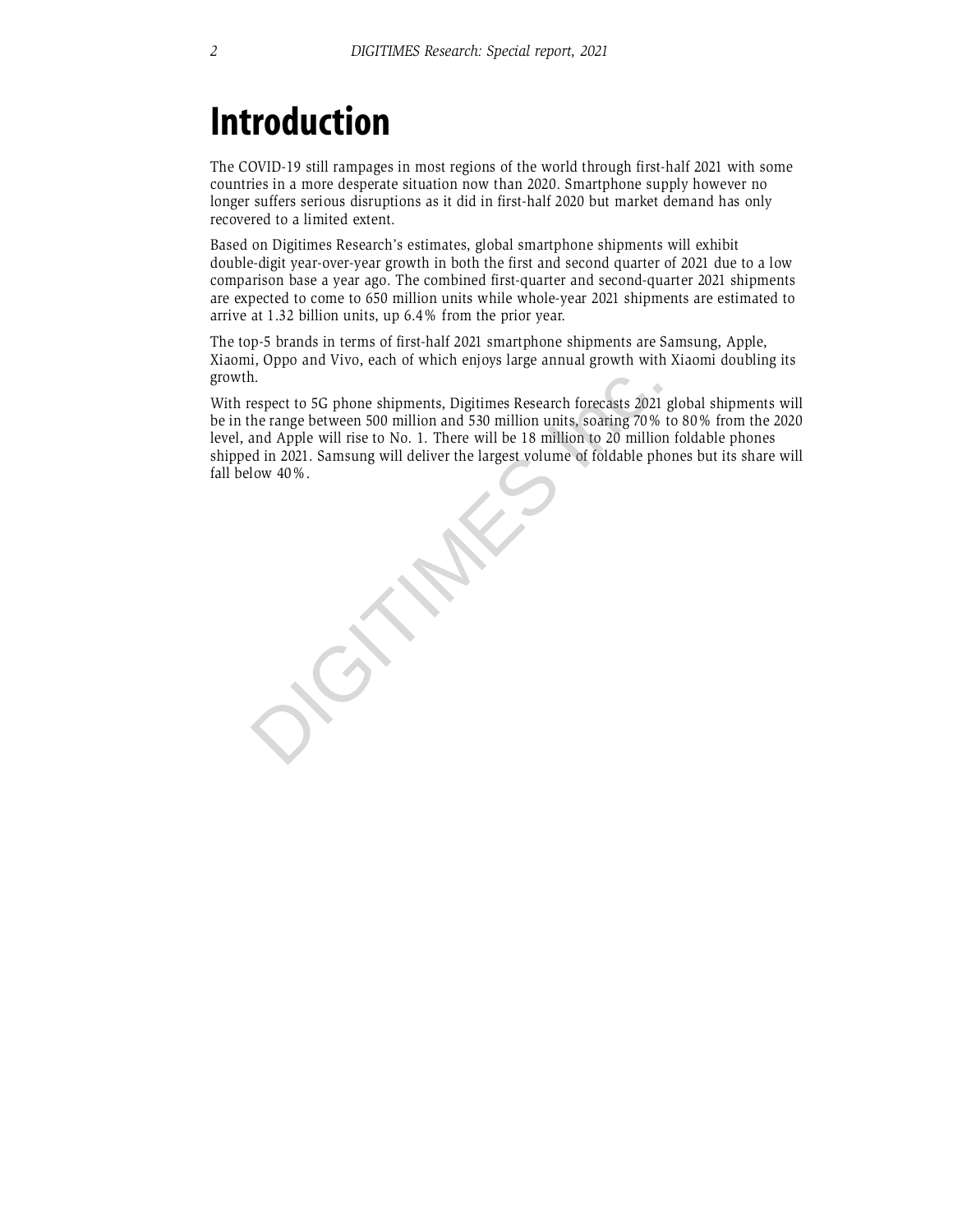## **Global smartphone shipments**



### **Shipments by China and non-China markets**

First-quarter 2021 smartphone shipments to China nearly doubled from the level seen in the corresponding period of 2020. The large growth can be attributed to the low first-quarter 2020 base period as the COVID-19 outbreak seriously disrupted both supply and demand at the time. On top of that, China-based brands Xiaomi, Oppo and Vivo aggressively launched new phones and ramped up shipments to sales channels in an effort to grab Huawei's lost market share in first-quarter 2021.

Smartphone sales after the Lunar New Year came short of expectation while channel inventory was running higher and higher since March and April, prompting smartphone vendors to slow down their shipment momentum. Moreover, with the higher base period in the corresponding period of 2020, second-quarter 2021 shipments are estimated to show more than 20% decline year-over-year. Smartphone shipments therefore ended up showing drastic changes in terms of annual growth between the first two quarters of 2021.

First-quarter and second-quarter 2021 smartphone shipments to markets outside of China are expected to each increase more than 30% on a year-over-year basis due to a low comparison base in the corresponding period of 2020.

The COVID-19 outbreak in India and several other developing countries in 2021 is worse than 2020 so second-quarter 2021 shipments are to come short of the low-season volume seen in first-quarter 2021.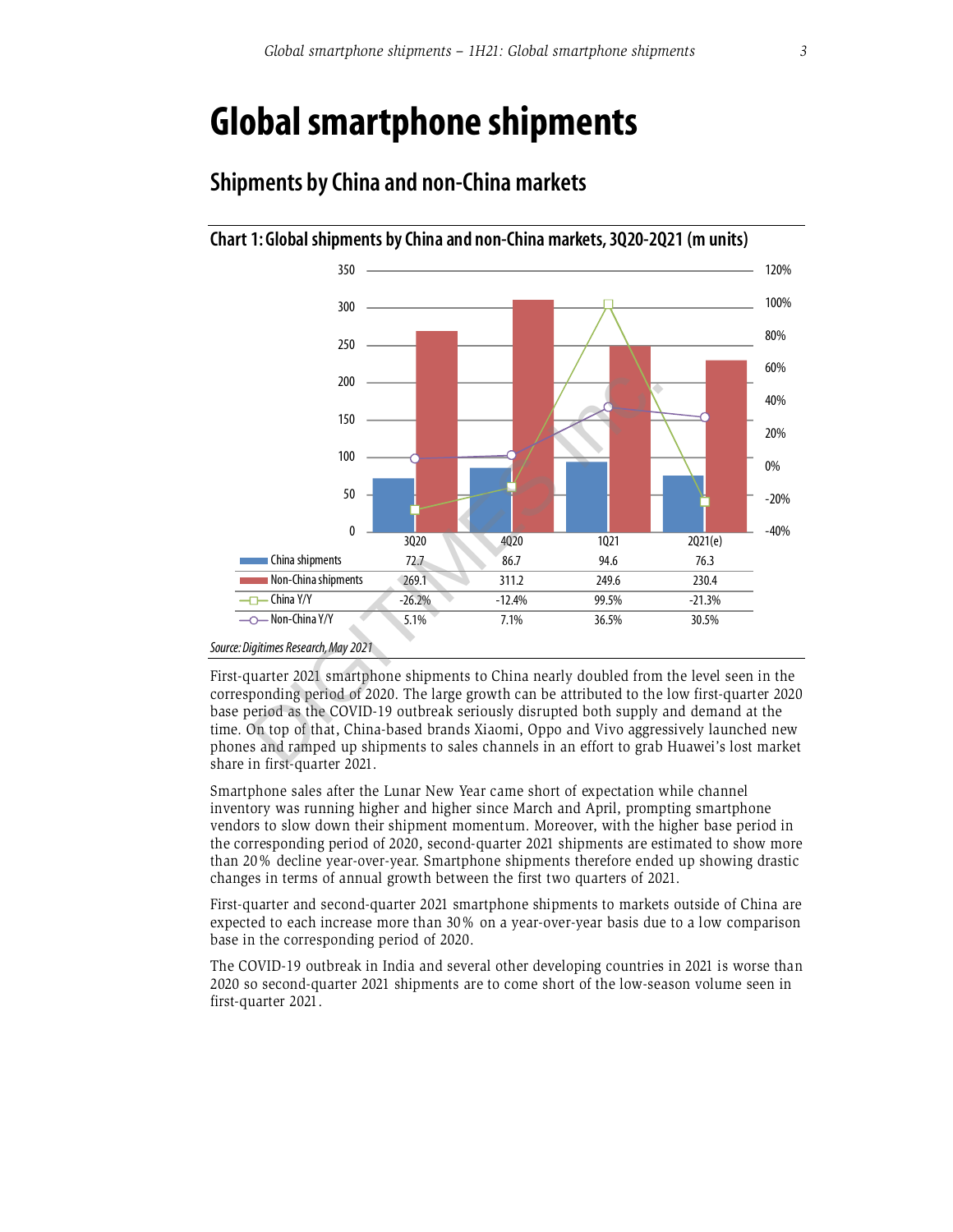#### **Shipments by top brands**



#### **Chart 2: Global shipments by top brands, 1H20 and 1H21 (m units)**

Based on Digitimes Research's preliminary estimates, the top-5 brands in terms of first-half 2021 global smartphone shipments are Samsung, Apple, Xiaomi, Oppo and Vivo.

Samsung already debuting its 2021 flagship Galaxy S21 series in mid-January will boost its first-half shipments to 140 million units, up nearly 30 million units from the level seen in the corresponding period of 2020.

Apple still enjoyed brisk sales of iPhone 12 Pro and iPhone 11 in first-quarter 2021, which is expected to drive its first-half shipments to stand above the 100-million-unit mark.

Continuing to make progress in overseas markets while enjoying growing sales in China, Xiaomi shipped close to 90 million phones in first-half 2021, representing more than 100% growth from a year ago.

As part of their efforts to grab Huawei's lost market share in China, Oppo and Vivo will ship 80 million units and 70 million units respectively in first-half 2021.

Subject to the U.S. government's sanctions and expanding restrictions on its suppliers, Huawei experienced a huge decline in first-half 2021 shipments compared to a year ago and has fallen behind Transsion in its ranking.

*Source: Digitimes Research, May 2021*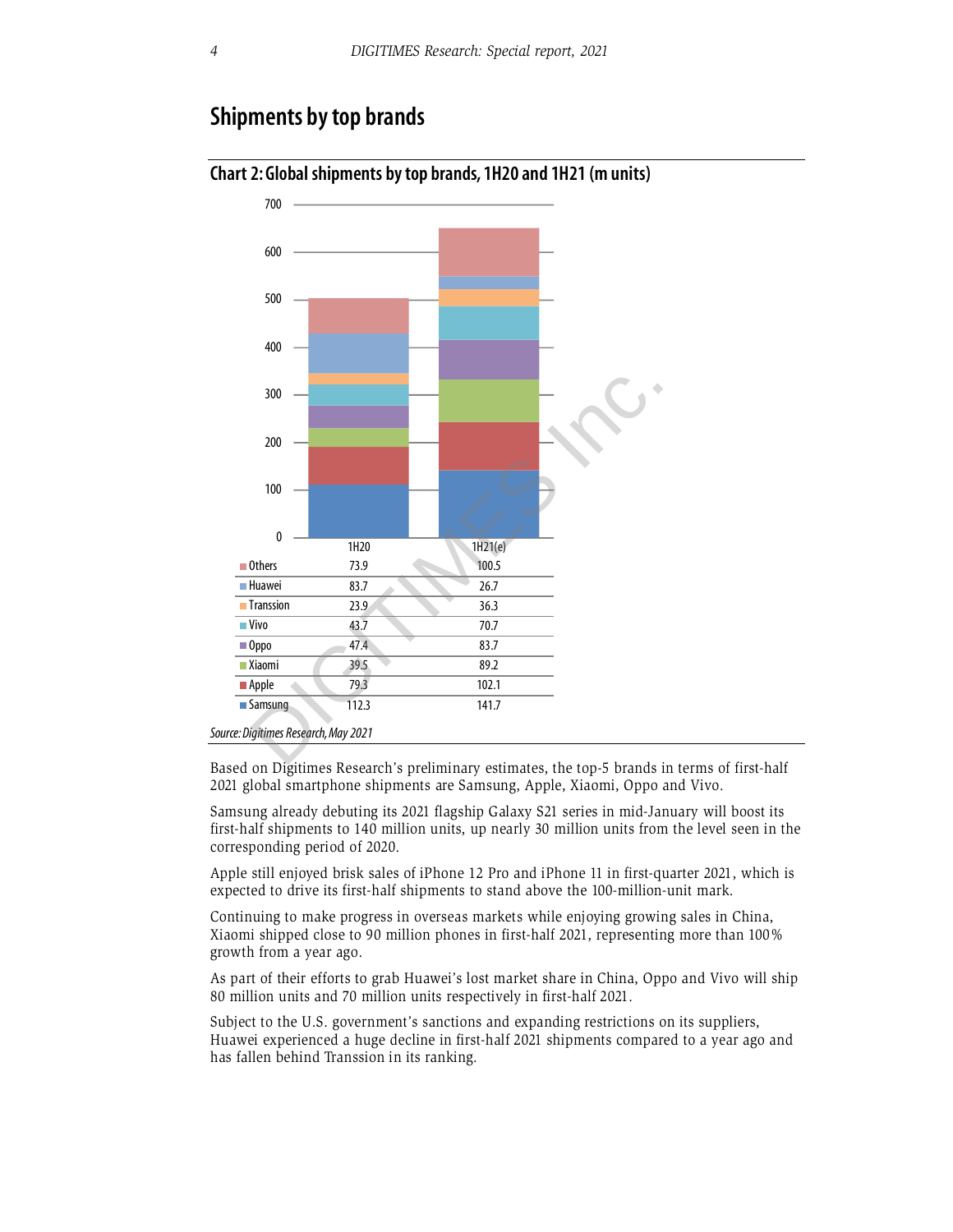

#### **Chart 3: Global shipments by China and non-China markets, 2020-2021 (m units)**

Based on the surveys Digitimes Research conducted on smartphone supply chains in China and Taiwan, 2021 global smartphone shipments are estimated to amount to 1.32 billion units, up 6.4% from 2020 but still short of the 1.36 billion units shipped in 2019.

Although the China market is gradually recovering from the COVID-19 pandemic, consumer spending remains weak. Smartphone shipments to China are estimated to grow 6.9% to reach 320 million units in 2021.

As to smartphone supply in markets outside of China, there were no longer COVID-19 disruptions as serious as in first-half 2020 but market demand has yet to strongly recover. As such, whole-year 2021 shipments are estimated to rebound to 1 billion units, up 6.3% from the prior year.

A number of developing countries started to suffer worse COVID-19 outbreak in second-quarter 2021 than 2020, which not only dampened market demand recovery but also affected smartphone production in India.

COVID-19 situations are getting contained in developed countries with increasing vaccination rates. Governments are therefore lifting restrictions on economic activities, allowing people to resume daily routines. It is foreseeable that consumers will shift to buying things that they could not purchase or had difficulty purchasing during the pandemic (items other than consumer electronics). This will cause the demand for consumer electronics including smartphones to fall weaker in second-half 2021 compared to the corresponding period of 2020.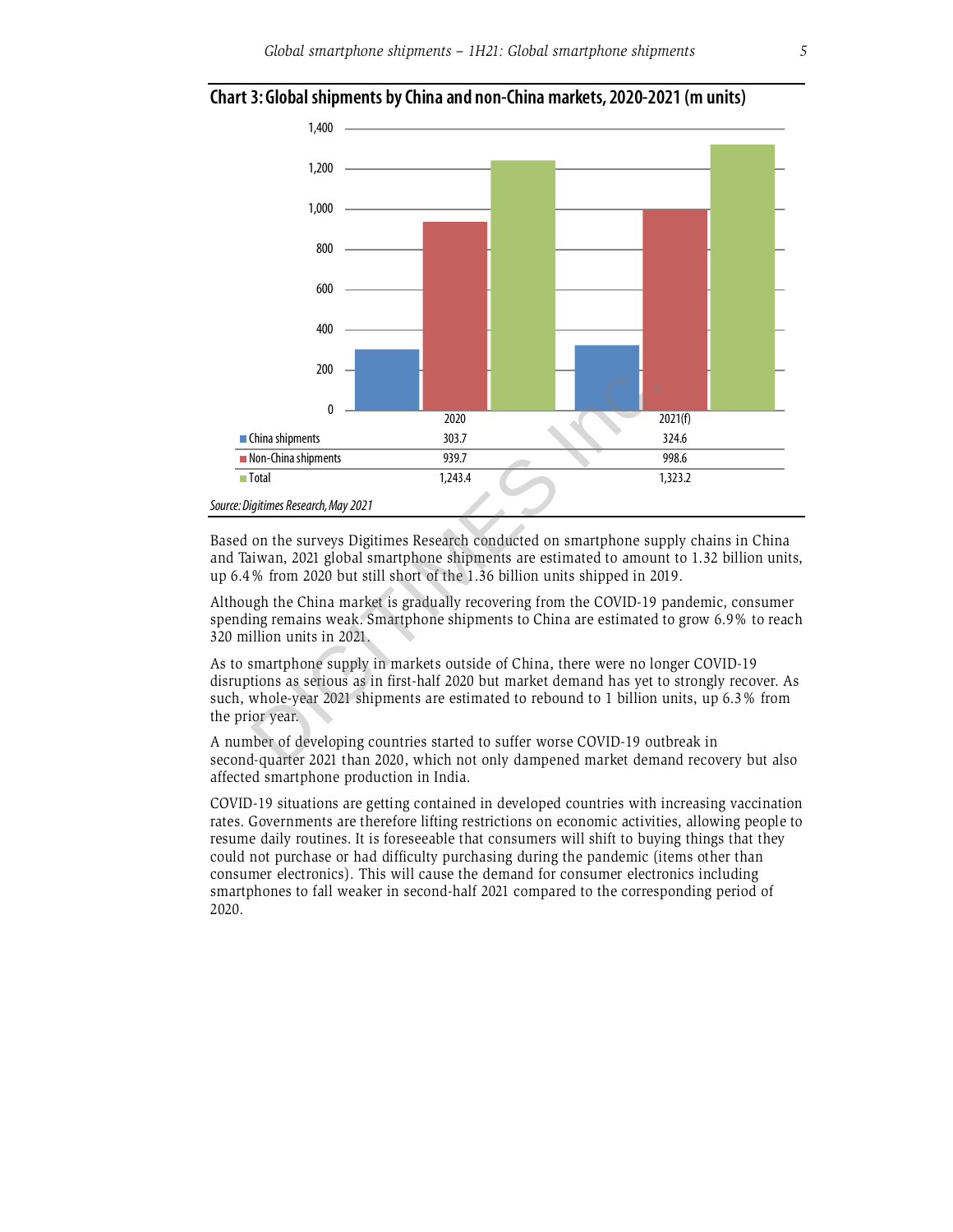

#### **Chart 4: Global smartphone shipments, 2020-2025 (m units)**

Digitimes Research has updated the forecast on smartphone shipments 2022 through 2025 based on market condition and supply chain information January through May 2021.

In 2022, with COVID-19 vaccines being available to more countries, the pandemic will get better contained in developing countries so consumer confidence and market demand can recover to a larger extent. Smartphone shipments are thus expected to show double-digit annual growth and the market scale is set to exceed the 2019 level.

The growth momentum will slow down year after year starting 2023. However, continuing 5G phone upgrade demand on top of feature phone users increasingly switching to smartphones will drive smartphone shipments to reach 1.7 billion units by 2025.

### **5G smartphones**



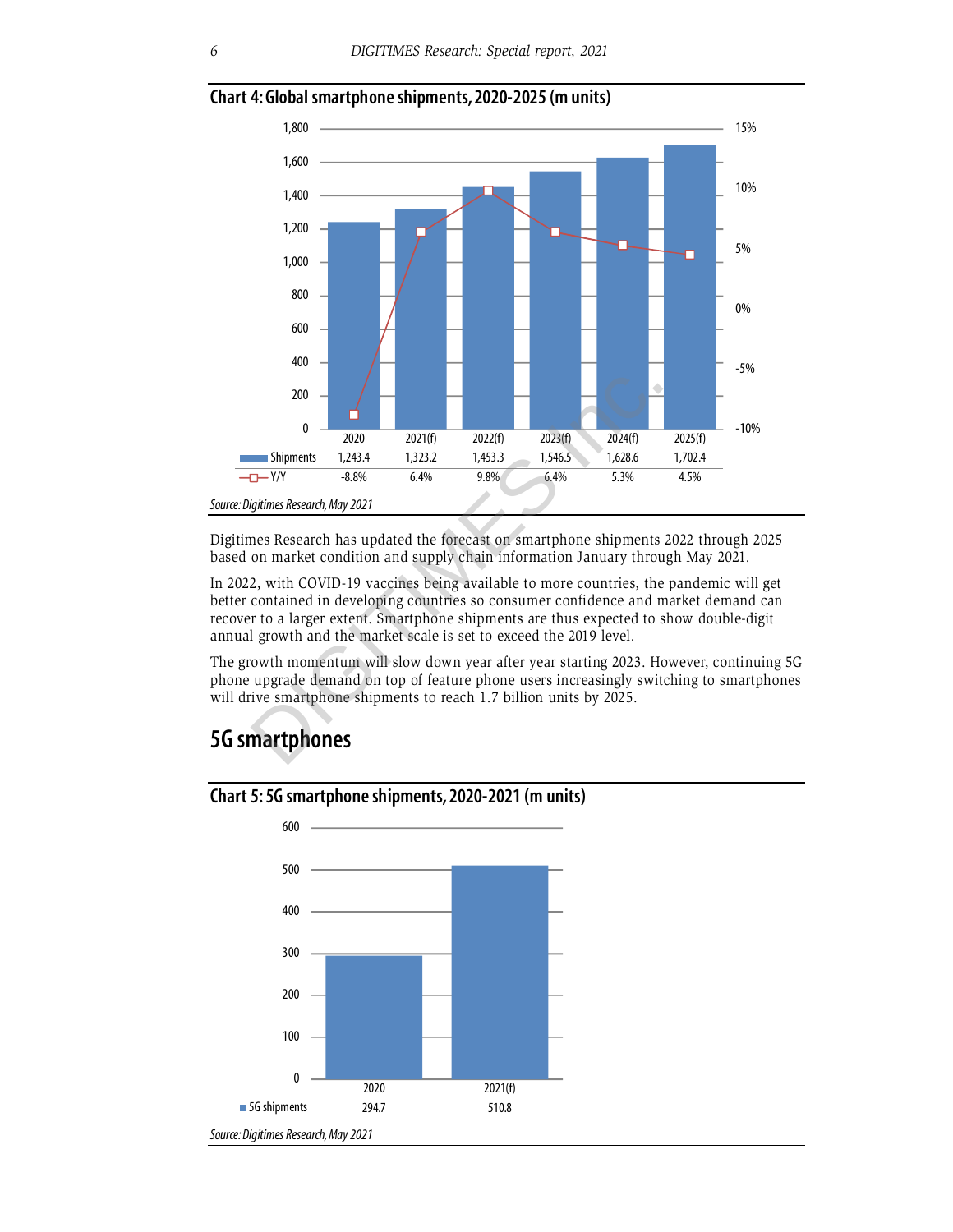

#### **Chart 6: 5G smartphone shipment share by brand, 2021**

Digitimes Research estimates that 500 million units to 530 million units of 5G phones will be shipped in 2021, surging 70% to 80% from the 2020 level.

The top-5 brands in terms of 2021 5G phone shipments will be Apple, Samsung, Oppo, Vivo and Xiaomi, together shipping 85% of 5G phones on the market.

As opposed to only shipping 5G phones in the fourth quarter of 2020, Apple will be selling 5G-capable iPhones in all four quarters of 2021 and will rise to the No.1 place in terms of market share.

Samsung will be the only other vendor that enjoys a more than 20% market share. Oppo, Vivo and Xiaomi will each represent more than 10% of the market.

Despite making the largest volume of shipments in 2020, Huawei will drop out of the top-5 list as the U.S. government's ban prevents it from getting access to components. Its market share will only be in the single digit range.



#### **Chart 7: Global 5G and non-5G smartphone shipments, 2020-2025 (m units)**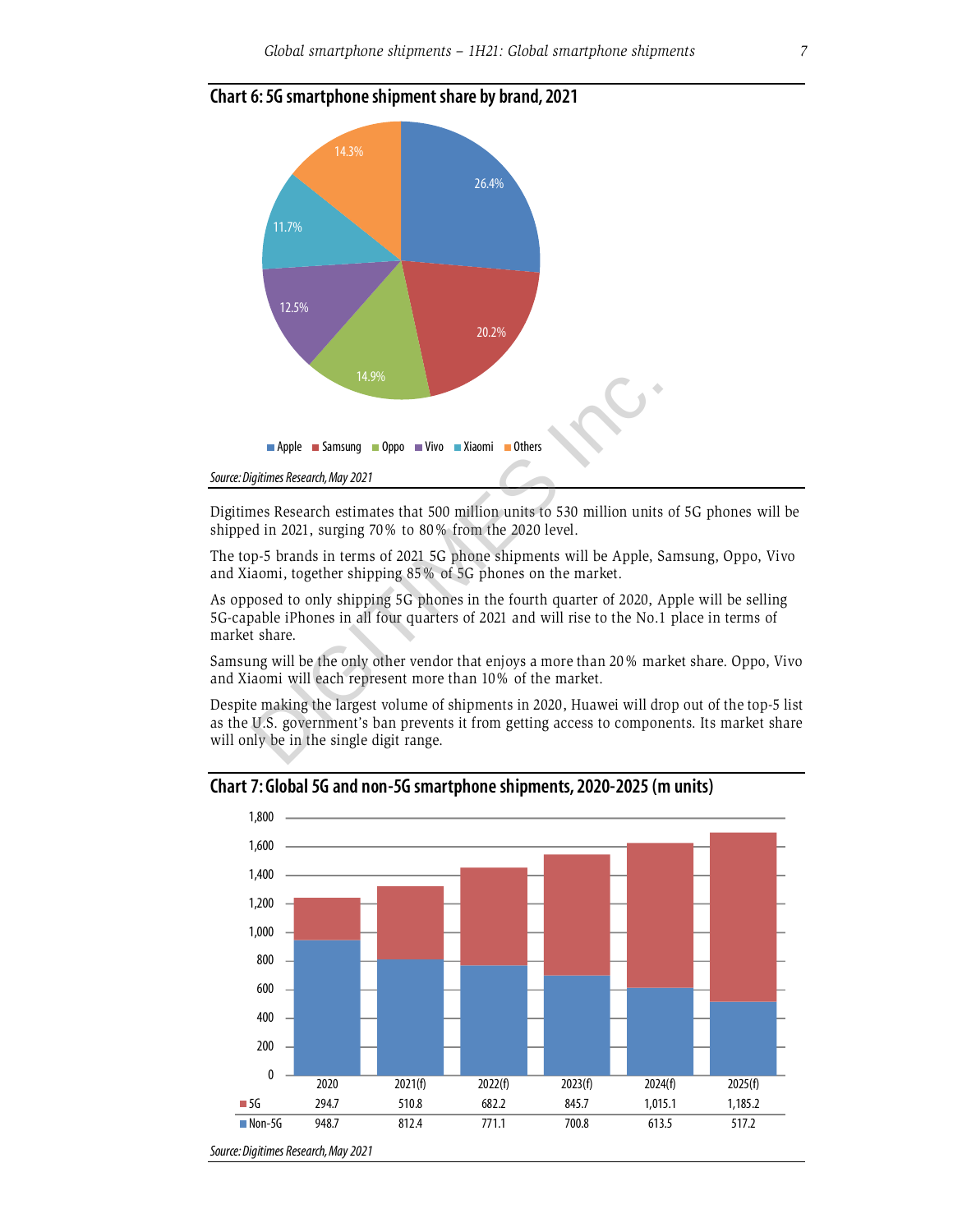As to whole-year 2021 5G phone shipments, Digitimes Research makes a neutral forecast of 510 million units based on market condition and supply chain information January through May 2021.

The annual growth of 5G phone shipments will slow down 2022 through 2025, increasing 160 million units to 170 million units each year.

Among all smartphones shipped in 2023, more than half will be 5G-capable. Whole-year 2024 5G phone shipments are expected to reach 1 billion units.

#### **Foldable smartphones**



**Chart 8: Foldable smartphone shipments, 2020-2021 (m units)** 

#### **Chart 9: Foldable smartphone shipment share by brand, 2021**